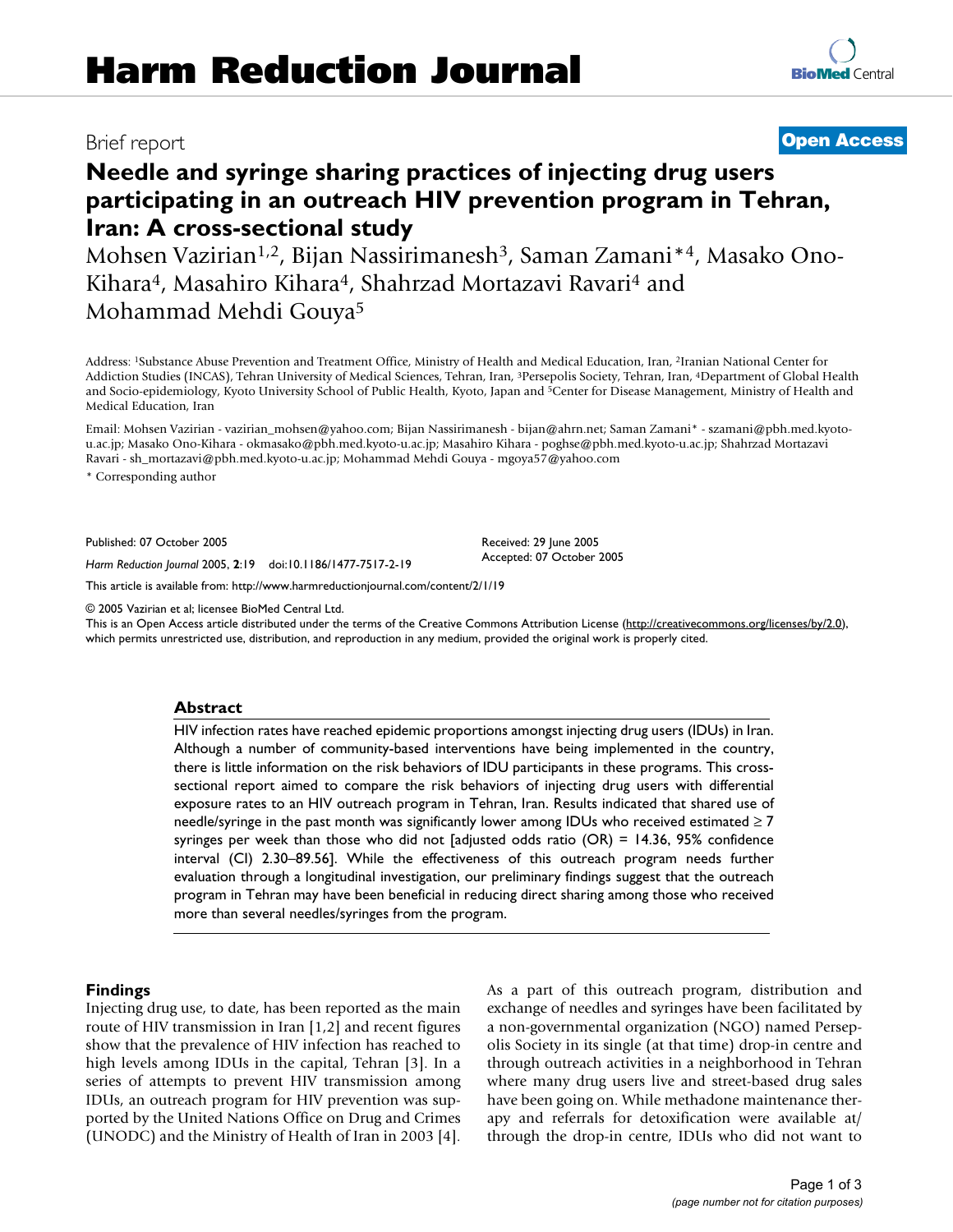| Characteristics                                                 | Total No.<br>$(\%)$ | Received $< 7$<br>syringes per<br>week from the<br>program | Received $\geq 7$<br>syringes per<br>week from the<br>program | Crude odds ratio<br>(95% CI) | P value <sup>a</sup> | Adjusted odds<br>ratio (95% CI) | P value |
|-----------------------------------------------------------------|---------------------|------------------------------------------------------------|---------------------------------------------------------------|------------------------------|----------------------|---------------------------------|---------|
| Overall                                                         | 105                 | 37                                                         | 68                                                            |                              |                      |                                 |         |
| Did not share needle/syringe<br>during last month               | 90(85.7)            | 24(64.9)                                                   | 66(97.1)                                                      | 17.87 (3.75-85.08)           | 0.000                | 14.36 (2.30-89.56)              | 0.004   |
| Did not share a cooker at<br>last injection                     | 37 (35.2)           | 11(29.7)                                                   | 26(38.2)                                                      | $1.46(0.62 - 3.45)$          | 0.383                | $0.65(0.20 - 2.08)$             | 0.468   |
| Used condom at last sex/<br>never had sex                       | 40(38.1)            | 14(37.8)                                                   | 26(38.2)                                                      | $1.01(0.44 - 2.32)$          | 0.968                | $0.67(0.22 - 2.06)$             | 0.488   |
| Know HIV can be<br>transmitted through shared<br>needle/syringe | 101(96.2)           | 36 (97.3)                                                  | 65 (95.6)                                                     | $0.60(0.06 - 6.00)$          | 1.000 <sup>b</sup>   | $1.98(0.14 - 26.43)$            | 0.605   |
| Ever tested for HIV                                             | 63(60.0)            | 22(59.5)                                                   | 41(60.3)                                                      | $1.03(0.45 - 2.34)$          | 0.934                | $0.62(0.20 - 1.96)$             | 0.424   |

| Table 1: Association between having received $\geq$ 7 syringes/week from the outreach program and related behavioral characteristics |  |  |  |  |  |
|--------------------------------------------------------------------------------------------------------------------------------------|--|--|--|--|--|
|--------------------------------------------------------------------------------------------------------------------------------------|--|--|--|--|--|

Variables shown in this table are controlled for age, ethnicity, marital status, educational levels, recruitment site, length of residency in the area, length of lifetime drug injecting, size of drug use network, and frequency of daily drug injecting.

<sup>a</sup>*P* values based on chi-square test of proportions unless otherwise specified.

bTwo-tailed Fisher exact test. OR, odds ratio; CI, confidence interval.

participate in substitute therapy or detoxification were provided with a package containing 4 syringes/needles, 4 extra needles, water vials, filters, alcohol pads, and 2 condoms at each visit. However, IDUs were provided with large numbers of needles/syringes and condoms if they requested so. Cookers were also offered, but infrequently.

In October 2004, one year after the establishment of the outreach program, a convenience sample of drug users (consisting 213 IDUs and 85 non-IDUs) was recruited at the drop-in centre, and at parks and streets in the area. Active drug users were approached by an ex-user staff member of the NGO for recruitment and were then interviewed by a male researcher not affiliated with the Persepolis Society. In the questionnaire-based interview, participants were asked about their demographics and HIV risk characteristics, as well as their contact with the outreach program, estimated length of contact, and the total number of syringes they received from the program.

Of 131 male injecting drug users who ever received free needles/syringes from the program, data of the 105 male IDUs with a complete set of variables for multivariate analysis were considered for this report and then categorized based on the rate of exposure to the program. The sub-sample was divided into two groups of IDUs who received few needle/syringes (< 7 syringes per week) (37/ 105 = 35%) and those who received estimated  $\geq$  7 syringes per week during their participation in the program (68/ 105 = 65%). While adjusted for demographics and basic drug use characteristics, a logistic regression analysis was performed to assess the association between having received  $\geq$  7 syringes per week from the program and the related behavioral variables (Table). The research protocol was approved by the Ethical Committee of the Iranian National Center for Addiction Studies at Tehran University of Medical Sciences in Iran and by the Committee for Research on Human Subjects at Kyoto University in Japan.

The median age of IDUs in this sub-sample was 32.0 years and 67% had educational levels of junior high school or more. Up to 61% were jobless at the time of interview and 52% have ever been married. Among socio-demographic characteristics, only being recruited from the drop-in centre and having lived for 6 years or more in that area were associated with having received  $\geq$  7 syringes per week from the program in the bivariate analysis.

While 18.9% (7/37) of those who received few needles/ syringes from the program reported having injected using a shared needle or syringe at last injection, none of the 68 IDUs who received  $\geq 7$  syringes per week from the program shared a needle/syringe at last injection (*P* = 0.000) (not in the Table). Also, shared use of needles/ syringes in the past month was significantly lower among those IDUs who received  $\geq$  7 syringes per week than those who did not (adjusted OR = 14.36, 95% CI, 2.30–89.56; *P* value = 0.004). However, there was no difference between two groups in the use of a shared cooker at last injection, condom use during last sex, levels of HIV/AIDS knowledge, and a history of previous HIV testing (Table).

Effectiveness of needle/syringe programs in reducing needle and syringe sharing among IDUs has been shown in